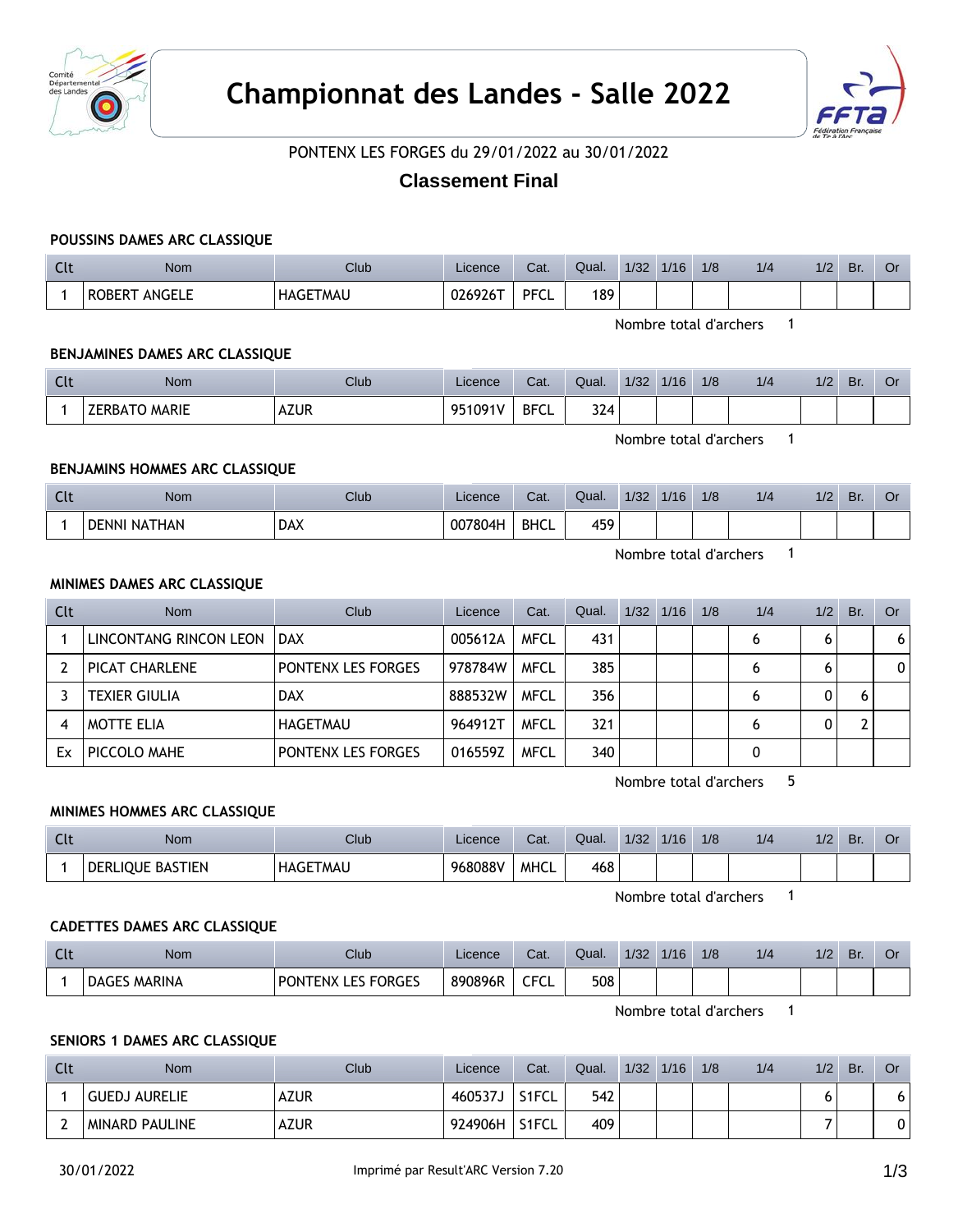| 182<br>S <sub>1</sub> FCI<br><b>MARSAN</b><br>1496K<br>051<br><b>AURELIE</b><br>COU<br>DE<br><b>MONT</b><br>BAC.<br>◡∟ |
|------------------------------------------------------------------------------------------------------------------------|
|------------------------------------------------------------------------------------------------------------------------|

Nombre total d'archers 3

### **SENIORS 1 HOMMES ARC CLASSIQUE**

| Clt            | <b>Nom</b>                | Club                      | Licence | Cat.               | Qual. | $1/32$ $1/16$ | 1/8 | 1/4 | 1/2 | Br. | Or             |
|----------------|---------------------------|---------------------------|---------|--------------------|-------|---------------|-----|-----|-----|-----|----------------|
|                | DALEAU GUILLAUME          | <b>AZUR</b>               | 308047J | S1HCL              | 546   |               |     | 6   | 6   |     | $\overline{7}$ |
| $\overline{2}$ | <b>FERNANDES BAPTISTE</b> | <b>AZUR</b>               | 625901C | S1HCL              | 540   |               |     | 6   |     |     | 3              |
|                | MESLET-MILLET CYRIL       | <b>MONT DE MARSAN</b>     | 431116E | S <sub>1</sub> HCL | 523   |               |     | 6   |     |     |                |
| 4              | <b>BRETEAU SEBASTIEN</b>  | <b>PONTENX LES FORGES</b> | 352575J | S <sub>1</sub> HCL | 540   |               |     | 6   | 5   |     |                |
| 5              | <b>COIMET JORIS</b>       | <b>DAX</b>                | 869925W | S <sub>1</sub> HCL | 391   |               |     | 2   |     |     |                |
| 6              | <b>DANCKOF NATHAN</b>     | <b>PONTENX LES FORGES</b> | 882011H | S <sub>1</sub> HCL | 477   |               |     | 0   |     |     |                |
| Ex             | <b>TEXIER THOMAS</b>      | <b>DAX</b>                | 408307M | S <sub>1</sub> HCL | 438   |               |     | 0   |     |     |                |

Nombre total d'archers 7

# **SENIORS 2 DAMES ARC CLASSIQUE**

| Clt | <b>Nom</b>             | <b>Club</b> | Licence | Cat.               | Qual. | 1/32 | 1/16 | 1/8 | 1/4 | 1/2 | Br. | Or  |
|-----|------------------------|-------------|---------|--------------------|-------|------|------|-----|-----|-----|-----|-----|
|     | <b>PAUMIER AURELIE</b> | <b>DAX</b>  | 724471U | S2FCL              | 502   |      |      |     |     |     |     | ו ס |
|     | <b>COMPANS CELINE</b>  | <b>AZUR</b> | 948250G | S <sub>2</sub> FCL | 411   |      |      |     |     |     |     | 41  |

Nombre total d'archers 2

### **SENIORS 2 HOMMES ARC CLASSIQUE**

| Clt | <b>Nom</b>              | Club                      | Licence | Cat.               | Qual. | $1/32$ $1/16$ | 1/8 | 1/4 | 1/2 | Br. | Or |
|-----|-------------------------|---------------------------|---------|--------------------|-------|---------------|-----|-----|-----|-----|----|
|     | <b>DAGES THIERRY</b>    | PONTENX LES FORGES        | 907291L | S2HCL              | 532   |               |     | 6   |     |     | 7  |
|     | LARRAZET JEAN MARIE     | <b>AZUR</b>               | 822072G | S2HCL              | 541   |               |     | 6   | 6   |     | 3  |
|     | <b>GOURVENEC YANN</b>   | <b>AZUR</b>               | 874404P | S2HCL              | 518   |               |     | 6   |     | h   |    |
| 4   | <b>FERNANDES PIERRE</b> | AZUR                      | 729106G | S2HCL              | 512   |               |     | 6   | 4   |     |    |
| 5   | SIMON JEROME            | HAGETMAU                  | 908053P | S <sub>2</sub> HCL | 499   |               |     | 4   |     |     |    |
| 6   | DERLIQUE PATRICE        | HAGETMAU                  | 968090X | S <sub>2</sub> HCL | 481   |               |     | 0   |     |     |    |
| Ex  | DECAMPS DAVID           | <b>PONTENX LES FORGES</b> | 002115Z | S <sub>2</sub> HCL | 470   |               |     | 0   |     |     |    |

Nombre total d'archers 7

# **SENIORS 3 DAMES ARC CLASSIQUE**

| Clt | <b>Nom</b>                  | Club        | Licence | Cat.  | Qual. | 1/32 | 1/16 | 1/8 | 1/4 | 1/2 | Br. | Or |
|-----|-----------------------------|-------------|---------|-------|-------|------|------|-----|-----|-----|-----|----|
|     | <b>MALOREY MARIE-PIERRE</b> | <b>AZUR</b> | 662906A | S3FCL | 381   |      |      |     |     |     |     |    |
|     | DALEAU CATHERINE            | <b>AZUR</b> | 403627A | S3FCL | 392   |      |      |     |     |     |     |    |

Nombre total d'archers 2

# **SENIORS 3 HOMMES ARC CLASSIQUE**

| Clt | <b>Nom</b>                     | Club        | Licence | Cat.  | Qual. | $1/32$ $1/16$ | 1/8 | 1/4 | 1/2 | Br. | Or . |
|-----|--------------------------------|-------------|---------|-------|-------|---------------|-----|-----|-----|-----|------|
|     | <b>FOURMI CHRISTIAN</b>        | HAGETMAU    | 437904H | S3HCL | 530   |               |     | 6   |     |     | 6    |
|     | <b>SARTHOU JEAN MARC</b>       | HAGETMAU    | 398068H | S3HCL | 493   |               |     |     |     |     | 2    |
|     | <b>FERREZ PATRICE</b>          | <b>DAX</b>  | 277803K | S3HCL | 490   |               |     | O   |     |     |      |
|     | <b>GLORIEUX PASCAL</b>         | HAGETMAU    | 357915N | S3HCL | 478   |               |     |     |     |     |      |
|     | <b>DELAFOSSE PIERRE-RICHAR</b> | <b>AZUR</b> | 959857Y | S3HCL | 393   |               |     |     |     |     |      |